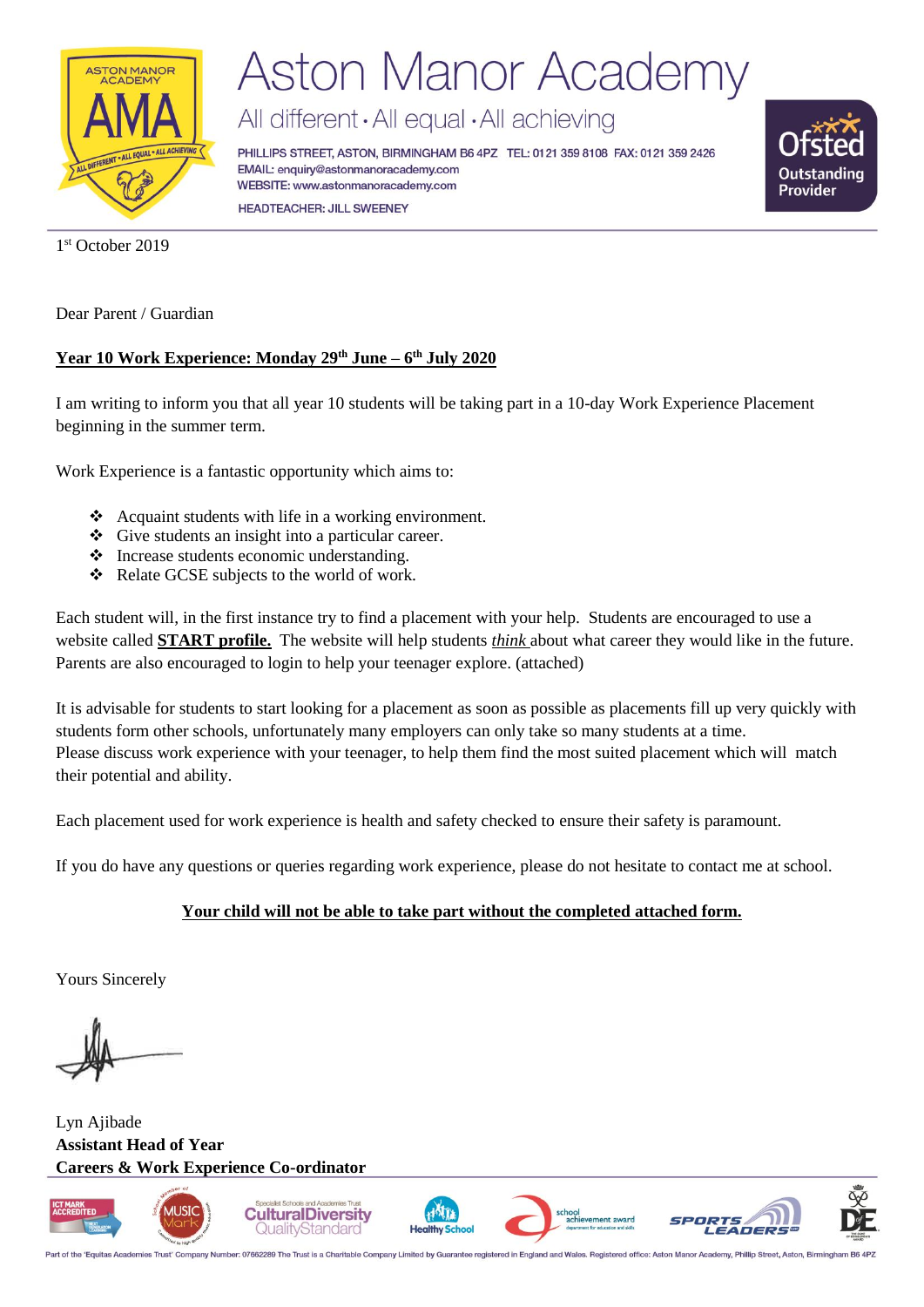

## **Aston Manor Academy**

All different · All equal · All achieving

PHILLIPS STREET, ASTON, BIRMINGHAM B6 4PZ TEL: 0121 359 8108 FAX: 0121 359 2426 EMAIL: enquiry@astonmanoracademy.com WEBSITE: www.astonmanoracademy.com **HEADTEACHER: JILL SWEENEY** 



Aston Manor Academy

October 2019

Dear Parent / Carer,

### **Exciting new educational resource**

Help your child explore their future career and education options at home by encouraging them to register onto Start - a fantastic online careers learning tool. Start is accessible anytime on computers and compatible mobile and tablet devices, and is designed to enable young people to make excellent choices about their futures.

### **How should my child use it?**

All new users will need to register to create an account the first time they use Start (see step by step instructions for how to do this below). When learners log in they will be able to explore freely or they can take a tour.

Your child will be able to personalise their profile with details about their skills, qualities, interests and work preferences and the system will generate job suggestions matched to their personality. They will then be able to map an educational pathway to their dream career and see live job and apprenticeship vacancies.

Young people often find it difficult to think about their strengths, therefore sitting with them and suggesting skills you think they have could be really helpful. You may also want to give them ideas about how to stand out from the crowd in order to get their dream job. Encourage them to rate jobs, qualifications and destinations so that their teachers can see their preferences in order to support them further.

### **What if I want to use Start myself?**

That's fine - as well as discussing job ideas and education routes with your child you are also welcome to find out more about job opportunities for yourself. We would, however, ask you not to log in using your child's user details and to instead register yourself using the same steps outlined below, choosing parent instead of student and creating your own username and password.

For more information on Start or the support available for your son or daughter, please contact